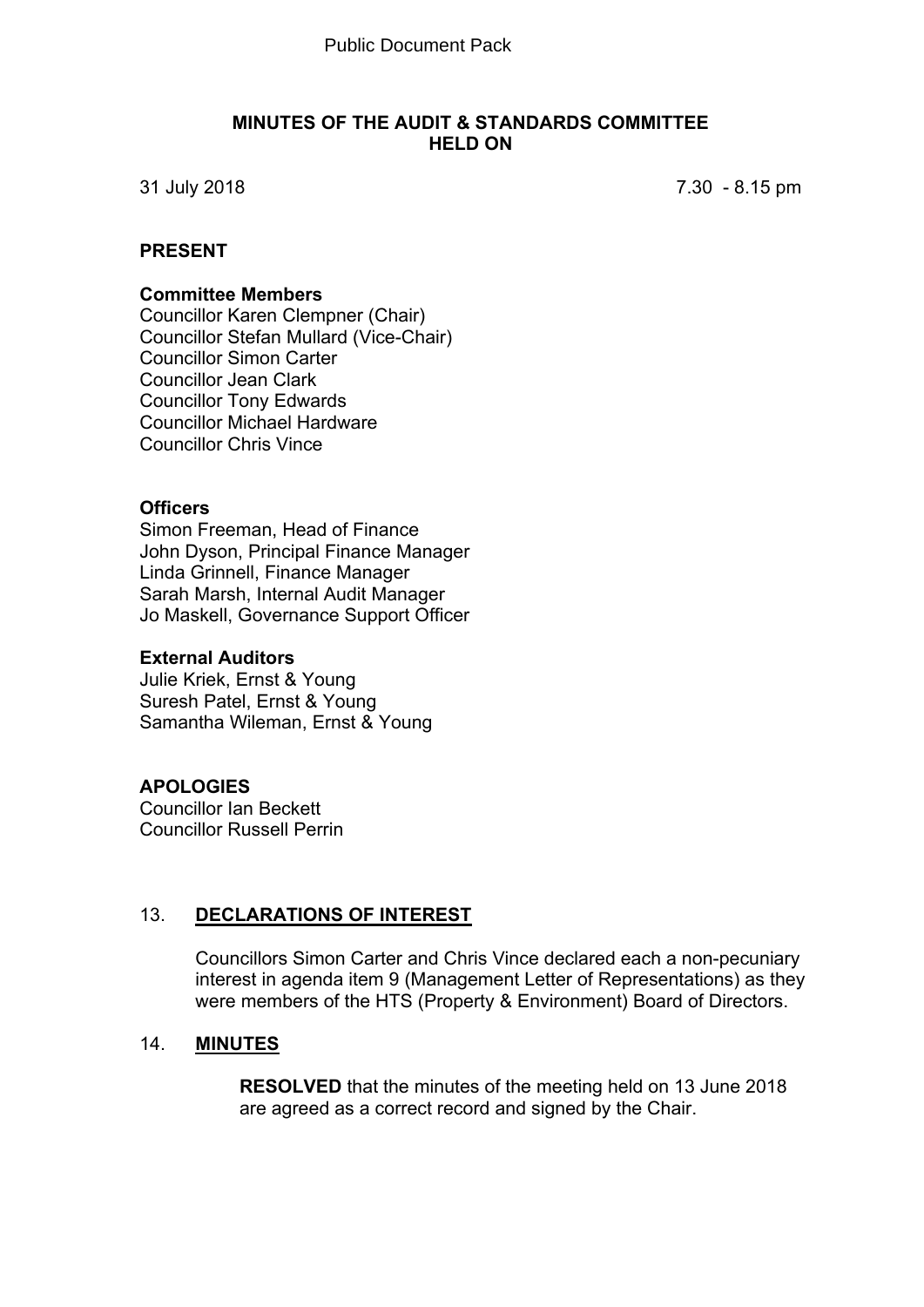# 15. **MATTERS ARISING**

None.

# 16. **WRITTEN QUESTIONS AND PETITIONS**

None.

### 17. **NON CONTENTIOUS BUSINESS**

**RESOLVED** that the Committee's Work Plan is taken as noncontentious business.

## 18. **COMMITTEE WORK PLAN**

The Committee received its current work plan.

**RESOLVED** that the work plan is noted.

#### 19. **ANNUAL GOVERNANCE STATEMENT**

The Committee received a covering report and the Annual Governance Statement, which would form part of the Council's Statement of Accounts for 2017/18.

**RESOLVED** that Council's Annual Governance Statement for 2017/18 is approved.

#### 20. **MANAGEMENT LETTER OF REPRESENTATIONS 2017/18**

The Committee received a report and draft letter of representation, which was required to be issued upon approval of the Council's audited accounts.

However, as the financial statements would be subject to further discussions, it was agreed that the letter to the external auditors could not be formally acknowledged at present (see Minute 21 below).

#### **RESOLVED** that

- (a) the acknowledgement of the draft letter of Representation, at Appendix 1 of the report, is deferred pending further consideration of the Statement of Accounts;
- (b) in the meantime the letter at Appendix 1 of the report be amended to clarify that all references to the 'Group' refer to the 'HTS Group'.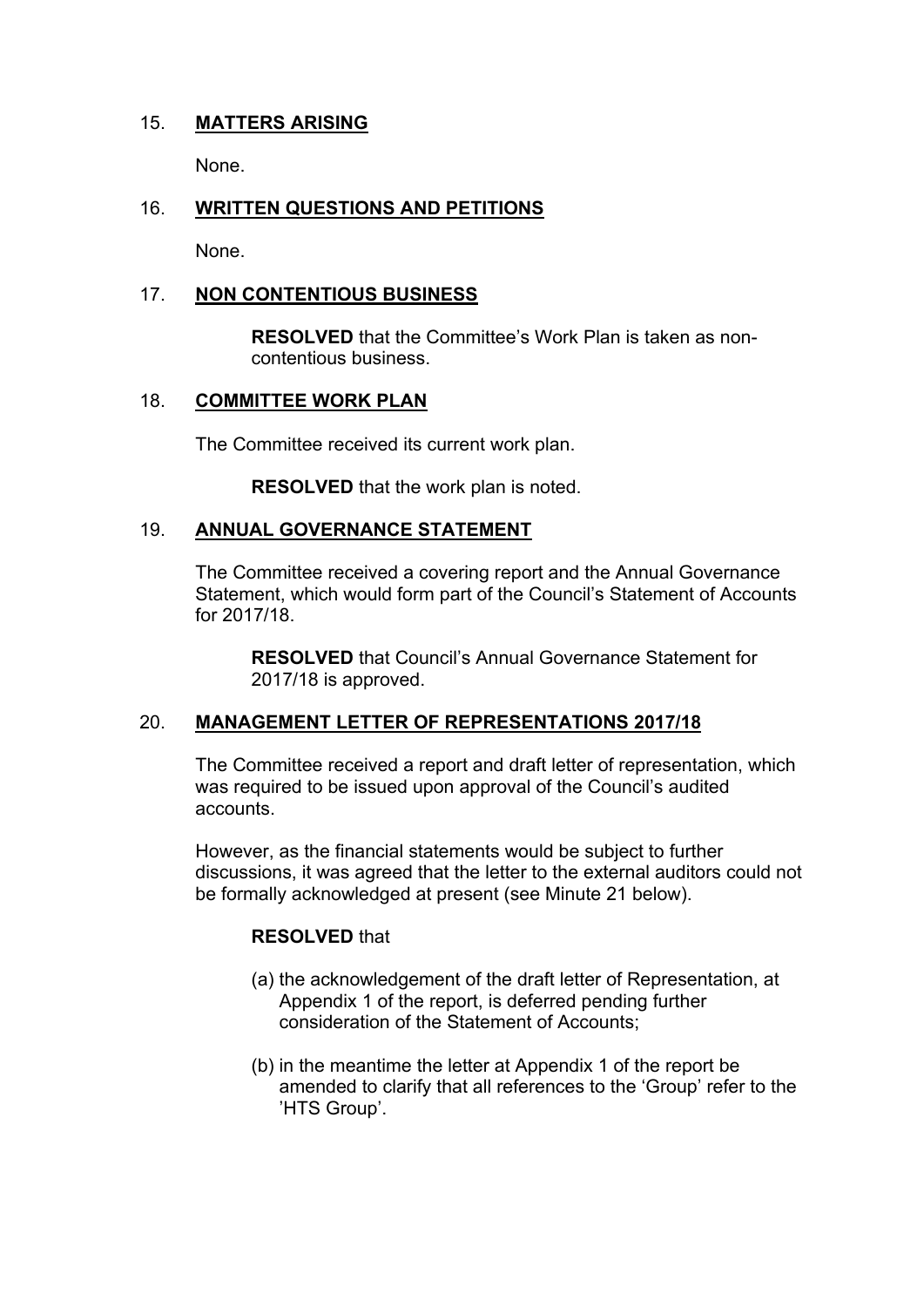# 21. **AUDIT RESULTS REPORT 2017/18 (ISA 260)**

The Committee received a covering report and the external auditor's draft findings on their audit of the Council's financial statements.

Unfortunately, the external auditor reported that elements of their audit work remained outstanding and they had been unable to meet the deadline of 31 July 2018 for finalisation of the audit of the accounts. Their audit results report would need to be re-issued once their audit was complete.

Whilst certain amendments arising from the audit had been agreed with the Council, or were soon to be completed, their conclusion on the accounting treatment relating to HTS Limited pensions and HRA depreciation was still in progress.

The Committee was disappointed that the auditors could not give their assurance by the required deadline and was concerned about the implications to the Council from the extended time the auditors needed to complete their work.

However, the Committee was heartened to note that the auditors had no matters to report about the Council's arrangements to secure economy, efficiency and effectiveness in the use of its resources; so had an assurance on its Value for Money (VFM) assessment.

#### **RESOLVED** that

- (a) The report is noted;
- (b) The VFM assessment of the use of resources, as contained in the report from the Council's appointed auditor, is noted.

#### 22. **AUDITED ANNUAL ACCOUNTS**

The Committee did not receive the audited annual accounts as the audit was incomplete (see minute 21 above).

It was noted that, in line with regulations, an explanation for the missed deadline for producing the final audited accounts was available on the Council's website.

The auditors indicated that their audit was nearing completion and as the Committee was eager to finalise the accounts as soon as was practically possible, it was agreed to hold a special meeting for this purpose.

**RESOLVED** that a Special Meeting of this Committee be arranged for 5 September 2018 to receive the audited annual accounts, revised management letter of representation and the updated audit results report.